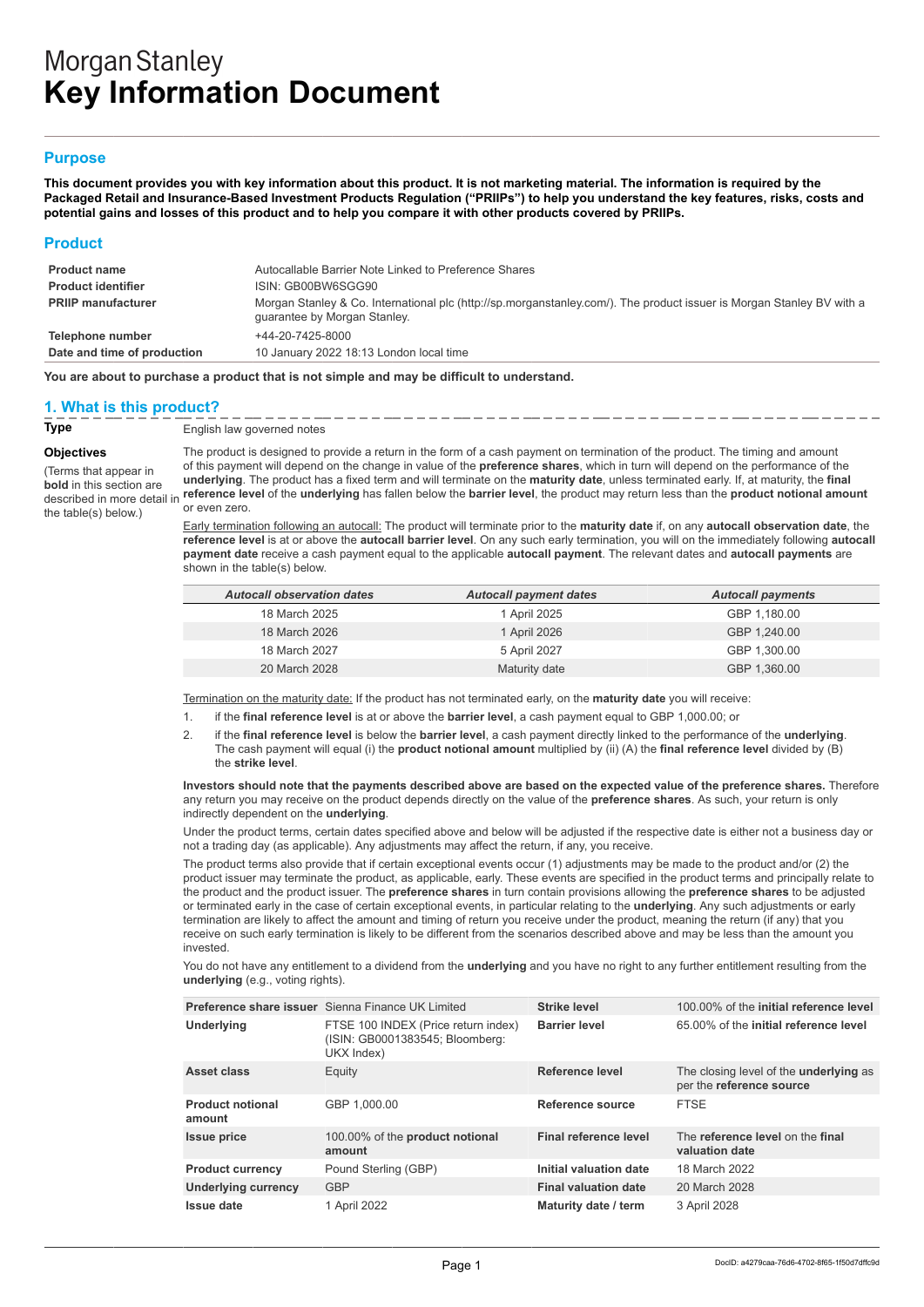| Initial reference level | The reference level on the initial | <b>Autocall barrier level</b> | 90,00% of the initial reference level |
|-------------------------|------------------------------------|-------------------------------|---------------------------------------|
|                         | valuation date                     |                               |                                       |

**Intended retail investor** The product is intended to be offered to retail investors who fulfil all of the criteria below:

- 1. they have the ability to make an informed investment decision through sufficient knowledge and understanding of the product and its specific risks and rewards, either independently or through professional advice, and they may have experience of investing in and/or holding a number of similar products providing a similar market exposure;
- 2. they expect the movement in the underlying to perform in a way that generates a favourable return, have an investment horizon of the recommended holding period specified below and understand that the product may terminate early;
- 3. they accept the risk that the issuer or guarantor could fail to pay or perform its obligations under the product and they are able to bear a total loss of their investment; and
- 4. they are willing to accept a level of risk to achieve potential returns that is consistent with the summary risk indicator shown below.

The product is not intended to be offered to retail clients who do not fulfil these criteria.

### **2. What are the risks and what could I get in return?**

#### **Risk indicator**



#### **Lower risk Higher risk**



*Investment: GBP 10,000*

**The risk indicator assumes you keep the product for 6 years. The actual risk can vary significantly if you cash in at an early stage and you may get back less. You may not be able to sell your product easily or may have to sell at a price that significantly impacts on how much you get back.**

The summary risk indicator is a guide to the level of risk of this product compared to other products. It shows how likely it is that the product will lose money because of movements in the markets or because we are not able to pay you.

We have classified this product as 5 out of 7, which is a medium-high risk class. This rates the potential losses from future performance at a medium-high level, and poor market conditions are unlikely to impact our capacity to pay you.

**To the extent the currency of the country in which you purchase this product or your account currency differs from the product currency, please be aware of currency risk. You will receive payments in a different currency so the final return you will get depends on the exchange rate between the two currencies. This risk is not considered in the indicator shown above.** This product does not include any protection from future market performance so you could lose some or all of your investment.

For detailed information about all risks relating to the product please refer to the risk sections of the prospectus and any supplements thereto as specified in the section "7. Other relevant information" below.

#### **Performance scenarios Market developments in the future cannot be accurately predicted. The scenarios shown are only an indication of some of the possible outcomes based on recent returns. Actual returns could be lower.**

| 111753411511. GDF 10.000   |                                        |               |               |                                 |
|----------------------------|----------------------------------------|---------------|---------------|---------------------------------|
| <b>Scenarios</b>           |                                        | 1 year        | 4 years       | 6 years                         |
|                            |                                        |               |               | (Recommended<br>holding period) |
| <b>Stress scenario</b>     | What you might get back<br>after costs | GBP 4,746.41  | GBP 3,861.84  | GBP 3,046.77                    |
|                            | Average return each year               | $-52.54%$     | $-21.17%$     | $-17.95%$                       |
| Unfavourable scenario      | What you might get back<br>after costs | GBP 7.584.63  | GBP 5,373.35  | GBP 4.600.74                    |
|                            | Average return each year               | $-24.15%$     | $-14.38%$     | $-12.13%$                       |
| Moderate scenario          | What you might get back<br>after costs | GBP 9,537.58  | GBP 10,792.28 | GBP 11,800.00                   |
|                            | Average return each year               | $-4.62%$      | 1.92%         | 2.79%                           |
| <b>Favourable scenario</b> | What you might get back<br>after costs | GBP 10,847.57 | GBP 11,938.00 | GBP 12,400.00                   |
|                            | Average return each year               | 8.48%         | 4.53%         | 3.65%                           |

This table shows the money you could get back over the next 6 years as well as the annualized return calculated on a compounded basis under different scenarios, assuming that you invest GBP 10,000.

The scenarios shown illustrate how your investment could perform. You can compare them with the scenarios of other products. The scenarios presented are an estimate of future performance based on evidence from the past on how the value of this investment varies, and are not an exact indicator. What you get will vary depending on how the market performs and how long you keep the product. The stress scenario shows what you might get back in extreme market circumstances, and it does not take into account the situation where we are not able to pay you. In addition, you should note that the results shown for the intermediate holding periods do not reflect estimates of the product's future value. You should therefore not base your investment decision on the results shown for these interim holding periods.

The figures shown include all the costs of the product itself, but may not include all the costs that you pay to your advisor or distributor. The figures do not take into account your personal tax situation, which may also affect how much you get back.

# **3. What happens if Morgan Stanley BV is unable to pay out?**